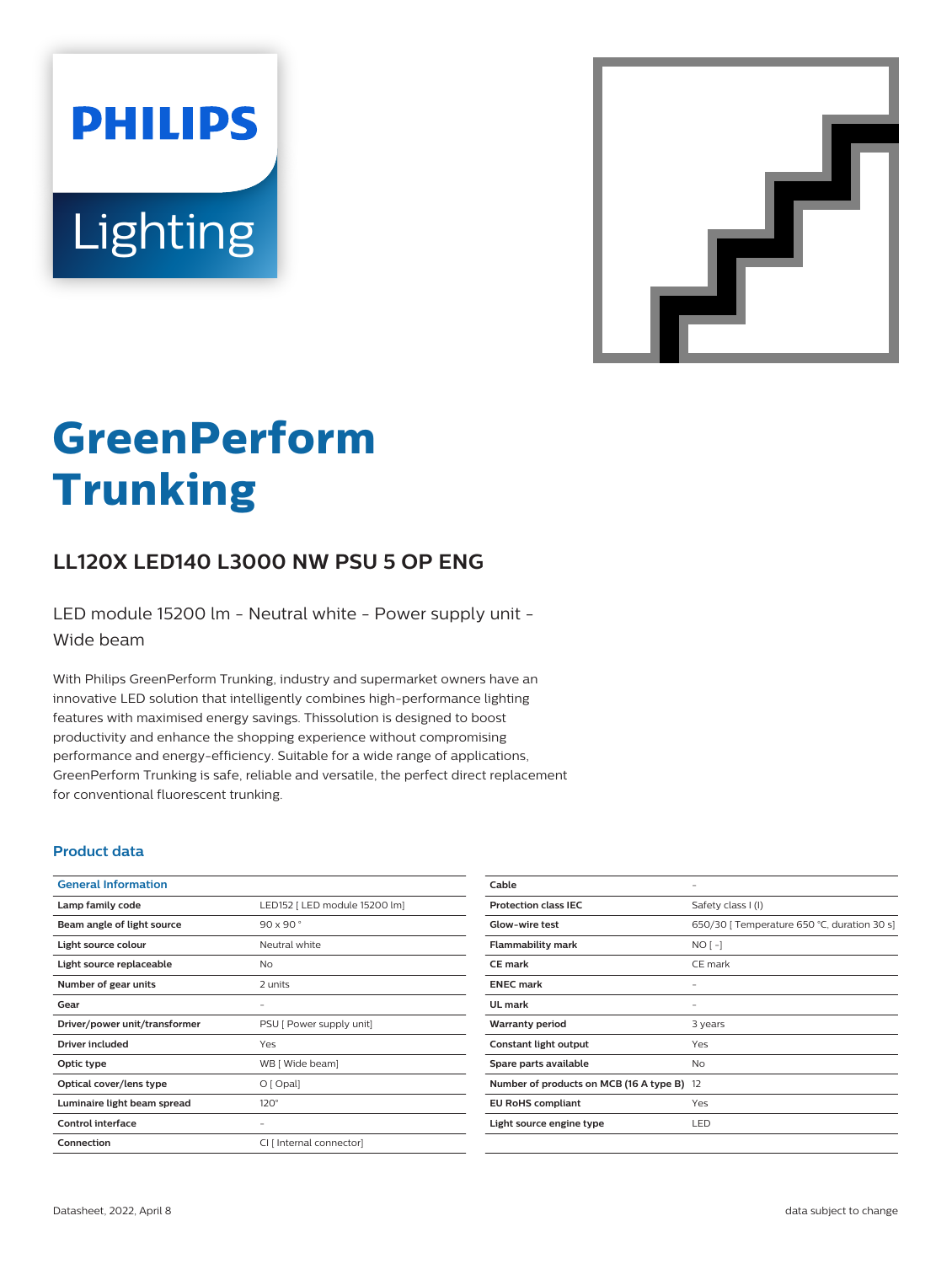#### **GreenPerform Trunking**

| <b>Operating and Electrical</b> |              |
|---------------------------------|--------------|
| <b>Input Voltage</b>            | 220 to 240 V |
| Input frequency                 | 50 to 60 Hz  |
| Initial CLO power consumption   | 140 W        |
| Average CLO power consumption   | 140 W        |
| Inrush current                  | 38 A         |
| Inrush time                     | $0.275$ ms   |
| Power factor (min.)             | 0.9          |
| Power factor (nom.)             | 0.9          |
|                                 |              |

|  | <b>Controls and Dimming</b> |
|--|-----------------------------|
|  |                             |

| Dimmable                        | <b>No</b>                |  |
|---------------------------------|--------------------------|--|
|                                 |                          |  |
| <b>Mechanical and Housing</b>   |                          |  |
| <b>Housing material</b>         | Aluminum extruded        |  |
| <b>Reflector material</b>       | ۰                        |  |
| Optic material                  | Polycarbonate            |  |
| Optical cover/lens material     | Polycarbonate            |  |
| Gear tray material              | Steel                    |  |
| <b>Fixation material</b>        | Stainless steel          |  |
| Optical cover/lens finish       | Opal                     |  |
| Overall length                  | 3000 mm                  |  |
| Overall width                   | 79 mm                    |  |
| Overall height                  | 83 mm                    |  |
| Colour                          | White                    |  |
|                                 |                          |  |
| <b>Approval and Application</b> |                          |  |
| Ingress protection code         | IP20 [ Finger-protected] |  |
| Mech. impact protection code    | IK02 [ 0.2 J standard]   |  |

| Initial Performance (IEC Compliant)          |                                     |  |
|----------------------------------------------|-------------------------------------|--|
| Initial luminous flux (system flux)          | 15200 lm                            |  |
| Luminous flux tolerance                      | $+/-7.5%$                           |  |
| Initial LED luminaire efficacy               | 108.57 lm/W                         |  |
| Init. Corr. Colour Temperature               | 4000 K                              |  |
| Init. Colour rendering index                 | 80                                  |  |
| Initial chromaticity                         | (0.38, 0.38) SDCM <5                |  |
| Initial input power                          | 140 W                               |  |
| Power consumption tolerance                  | $+/-10%$                            |  |
|                                              |                                     |  |
| <b>Over Time Performance (IEC Compliant)</b> |                                     |  |
| Median useful life L70B50                    | 50000h                              |  |
| Median useful life L80B50                    | 40000h                              |  |
| Median useful life L90B50                    | 20000h                              |  |
|                                              |                                     |  |
| <b>Application Conditions</b>                |                                     |  |
| Ambient temperature range                    | $-20$ to $+35$ °C                   |  |
| Suitable for random switching                | No                                  |  |
|                                              |                                     |  |
| <b>Product Data</b>                          |                                     |  |
| Full product code                            | 911401584521                        |  |
| Order product name                           | LL120X LED140 L3000 NW PSU 5 OP ENG |  |
| Order code                                   | 01584521                            |  |
| SAP numerator - quantity per pack            | 1                                   |  |
| Numerator - packs per outer box              | 4                                   |  |
| <b>SAP</b> material                          | 911401584521                        |  |
| SAP net weight (piece)                       | 6.799 kg                            |  |



#### **Dimensional drawing**